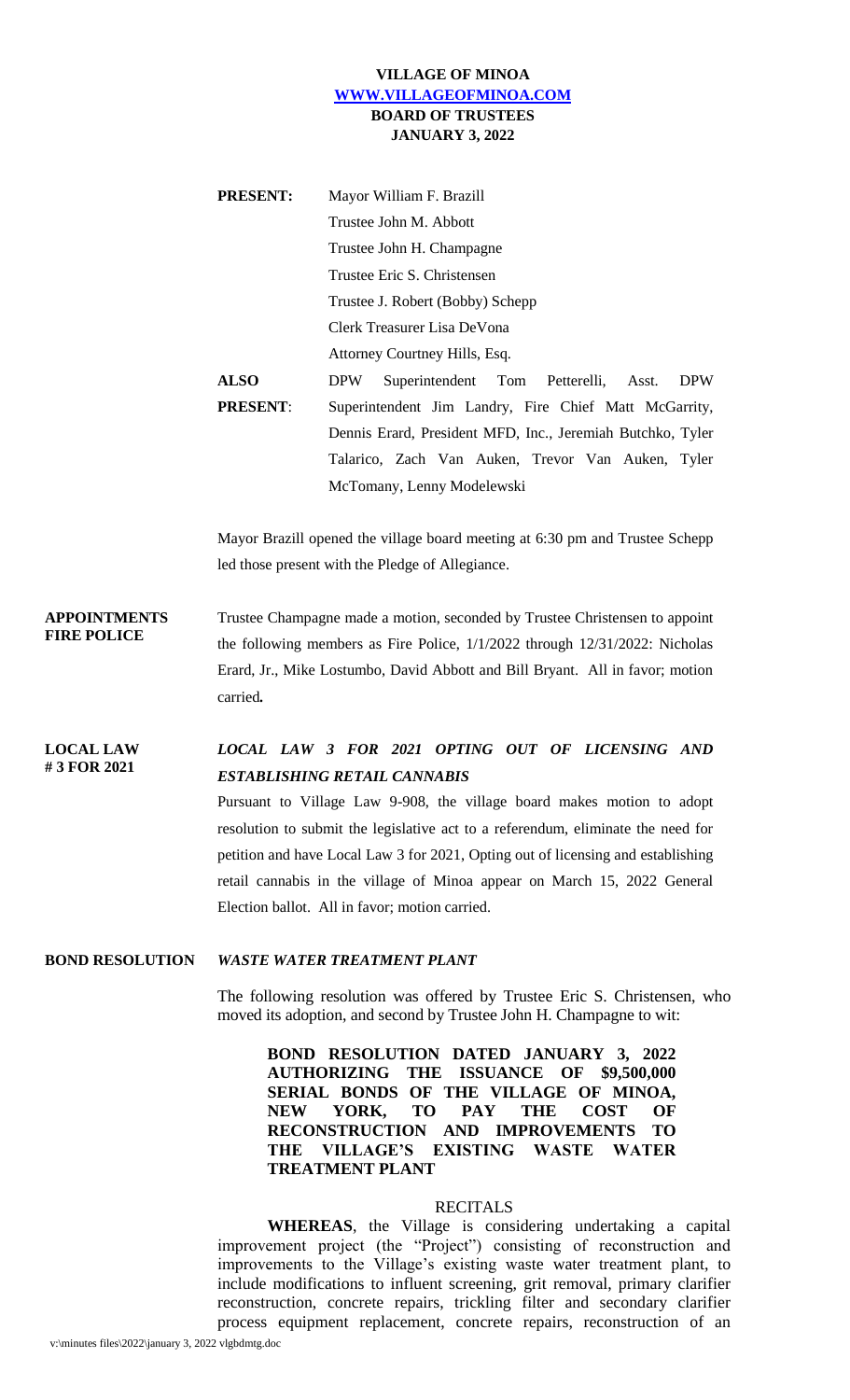existing NYSDEC permitted wetlands treatment system, sequencing batch reactors and disinfection tanks, construction of a new effluent pump station and building and concrete process tank reconstruction, as well as the acquisition of original furnishings, fixtures and equipment and payment of professional fees and all other necessary costs incidental to such work; and

**WHEREAS**, a long form Environmental Assessment Form ("EAF"), dated September 20, 2021 was prepared by the Miller Engineers (the "Village Engineer"), to facilitate a review of the potential environmental impacts of the Project; and

**WHEREAS**, following a careful review of the nature and scope of the Project as set forth in the EAF, and the recommendations provided by the Village Engineer, by resolution adopted on September 20, 2021 the Board of Trustees of the Village (a) initially classified the Project as a Type I Action as that term is defined in Part 617.2 of the Regulations, (b) declared its intention to serve as lead agency to undertake a coordinated review of the Project, and (c) circulated notice to all involved and interested agencies of the Village's intent to act as lead agent pursuant to the Regulations together with a copy of the EAF; and

**WHEREAS**, a notice of its intent to act as the SEQRA lead agency for environmental review of the Project was subsequently circulated to all involved and interested agencies and the period for involved agencies to object to the Village's intention to assume the role of SEQRA lead agency expired without such objection; and

**WHEREAS**, following additional review of the nature and scope of the Project as set forth in the EAF, and the recommendations provided by the Village Engineer, by resolution adopted on January 3, 2022, the Board of Trustees of the Village (i) declared itself lead agency with respect to the environmental review of the Project, (ii) concluded that the proposed action will not result in any significant adverse impacts to the environment, (iii) issued a Negative Declaration with respect to the Project; and

**WHEREAS**, the Board of Trustees of the Village now desires to authorize the Project and the financing of the cost thereof.

NOW, THEREFORE BE IT RESOLVED ON JANUARY 3, 2022 BY THE BOARD OF TRUSTEES OF THE VILLAGE OF MINOA, NEW YORK (by favorable vote of not less than two thirds of said Board), AS FOLLOWS:

Section 1. Undertaking a capital improvement project consisting of reconstruction and improvements to the Village's existing waste water treatment plant, to include modifications to influent screening, grit removal, primary clarifier reconstruction, concrete repairs, trickling filter and secondary clarifier process equipment replacement, concrete repairs, reconstruction of an existing NYSDEC permitted wetlands treatment system, sequencing batch reactors and disinfection tanks, construction of a new effluent pump station and building and concrete process tank reconstruction, as well as the acquisition of original furnishings, fixtures and equipment and payment of professional fees and all other necessary costs incidental to such work, at a maximum estimated cost of \$9,500,000, including all legal and professional costs and other necessary appurtenances and all other necessary costs incidental to such project, which is estimated to be the total cost thereof, is hereby approved.

Section 2. To pay the cost of the Project, including incidental equipment and expenses in connection therewith, there are hereby authorized to be issued \$9,500,000 serial bonds of the Village pursuant to the provisions of the Local Finance Law.

Section 3. It is hereby determined that the aggregate maximum estimated cost of the aforesaid objects or purposes described in Section 2 hereof is \$9,500,000, and that the plan for the financing thereof is the issuance of up to \$9,500,000 serial bonds herein authorized, subject to permissive referendum, to be issued therefore pursuant to the provisions of the Local Finance Law, and the application, if and when available, of state and/or federal assistance available or to any revenues available for such purpose from any other source. The bonds and notes authorized hereby may be issued to the United States Department of Agriculture, Office of Rural Development, or any of its related offices or agencies, the New York State Environmental Facilities Corporation under any of its revolving fund programs or any purchaser in accordance with the provisions of the Local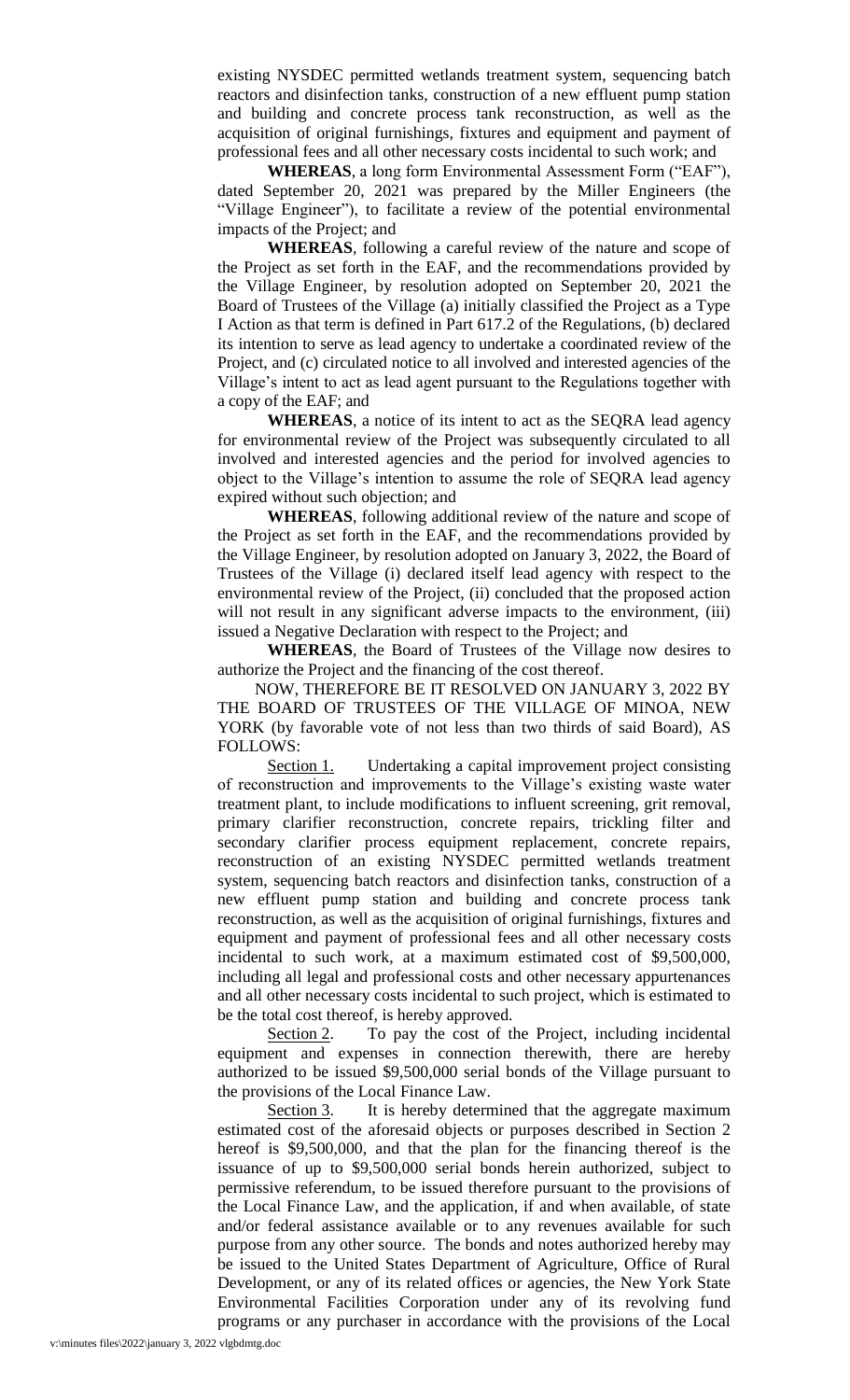Finance Law. It is hereby determined that the period of probable usefulness of the aforesaid class of objects or purposes is forty (40) years, pursuant to subdivision 4 of paragraph a of Section 11.00 of the Local Finance Law.

Section 4. Subject to the provisions of the Local Finance Law, the power to authorize the issuance of and to sell bond anticipation notes in anticipation of the issuance and sale of the serial bonds herein authorized, including renewals of such notes, is hereby delegated to the Village Treasurer, the chief fiscal officer. Such bonds and notes shall be of such terms, form and contents, and shall be sold in such manner, as may be prescribed by said Village Treasurer, consistent with the provisions of the Local Finance Law.

Section 5. The full faith and credit of said Village of Minoa, New York, is hereby irrevocably pledged for the payment of the principal of and interest on such bonds as the same respectively become due and payable. To the extent not paid from other sources, an annual appropriation shall be made in each year sufficient to pay the principal of and interest on such bonds becoming due and payable in such year and there shall annually be levied on all the taxable real property of said Village a tax sufficient to pay the principal of and interest on such bonds as the same become due and payable.

Section 6. Such bonds shall be in fully registered form and shall be signed in the name of the Village of Minoa, New York, by the manual or facsimile signature of the Village Treasurer and a facsimile of its corporate seal shall be imprinted or impressed thereon and may be attested by the manual or facsimile signature of the Village Clerk.

Section 7. The powers and duties of advertising such bonds for sale, conducting the sale and awarding the bonds, are hereby delegated to the Village Treasurer, who shall advertise such bonds for sale, conduct the sale, and award the bonds in such manner as she shall deem best for the interests of the Village; provided, however, that in the exercise of these delegated powers, she shall comply fully with the provisions of the Local Finance Law and any order or rule of the State Comptroller applicable to the sale of municipal bonds. The receipt of the Village Treasurer shall be a full acquittance to the purchaser of such bonds, who shall not be obliged to see to the application of the purchase money.

Section 8. All other matters, except as provided herein relating to such bonds including determining whether to issue such bonds having substantially level or declining annual debt service and all matters related thereto, prescribing whether manual or facsimile signatures shall appear on said bonds, prescribing the method for the recording of ownership of said bonds, appointing the fiscal agent or agents for said bonds, providing for the printing and delivery of said bonds (and if said bonds are to be executed in the name of the Village by the facsimile signature of the Village Treasurer, providing for the manual countersignature of a fiscal agent or of a designated official of the Village), the date, denominations, maturities and interest payment dates, place or places of payment, and also including the consolidation with other issues, shall be determined by the Village Treasurer. The Village Treasurer is hereby further authorized to execute a project finance agreement, and any other agreements with the New York State Department of Environmental Conservation and/or the New York State Environmental Facilities Corporation and/or the United States Department of Agriculture – Rural Development, including amendments thereto, and including any instruments (or amendments thereto) in the effectuation thereof, in order to effect the financing or refinancing of the specific object or purpose described herein, or a portion thereof, by a bond, and/or note issue of the Village in the event of the sale of same to the New York State Environmental Facilities Corporation or to such other entity as may be designated by the United States Department of Agriculture – Rural Development as part of the FMHA Community Loan Programs. It is hereby determined that it is to the financial advantage of the Village not to impose and collect from registered owners of such serial bonds any charges for mailing, shipping and insuring bonds transferred or exchanged by the fiscal agent, and, accordingly, pursuant to paragraph c of Section 70.00 of the Local Finance Law, no such charges shall be so collected by the fiscal agent. Such bonds shall contain substantially the recital of validity clause provided for in Section 52.00 of the Local Finance Law and shall otherwise be in such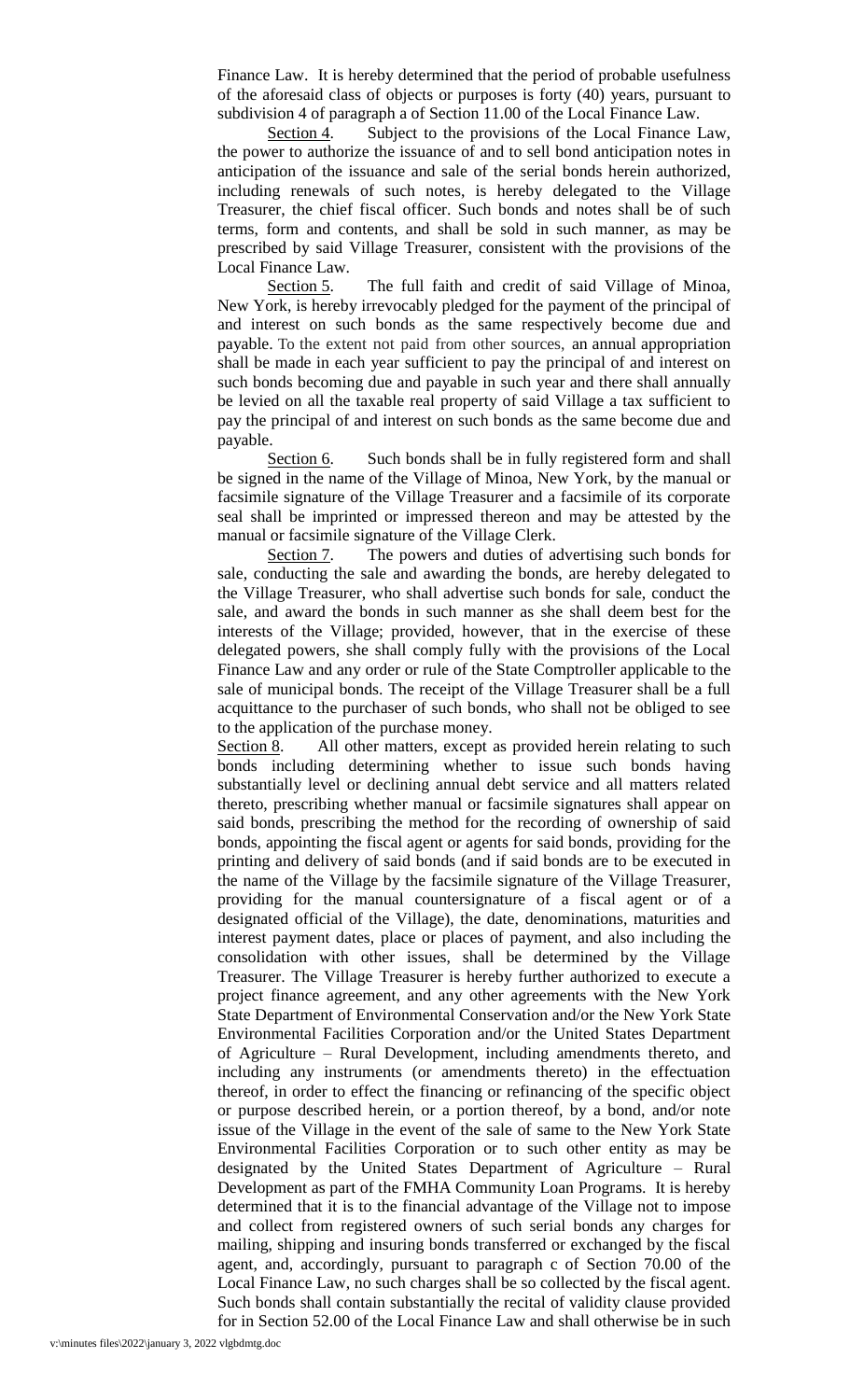form and contain such recitals in addition to those required by Section 52.00 of the Local Finance Law, as the Village Treasurer shall determine.

Section 9. The proposed maturity of the bonds authorized by this resolution will exceed five (5) years.

Section 10. The Village reasonably expects to reimburse itself for expenditures made for the Project out of the Village's General Fund from the proceeds of the bonds or notes herein authorized. This resolution shall constitute a statement of official intent for purposes of Treasury Regulations Section 1.150 - 2.

Section 11. Other than as specified in this resolution, no monies are, or are reasonably expected to be, reserved, allocated on a long-term basis, or otherwise set aside with respect to the permanent funding of the object or purpose described herein. Current funds are not required by the Local Finance Law to be provided prior to the issuance of the bonds and any notes issued in anticipation thereof authorized by this resolution.

Section 12. The validity of such bonds and bond anticipation notes may be contested only if:

1) Such obligations are authorized for an object or purpose for which said Village is not authorized to expend money, or

2) The provisions of law which should be complied with at the date of publication of this resolution are not substantially complied with, and an action, suit or proceeding contesting such validity is commenced within twenty days after the date of such publication, or

3) Such obligations are authorized in violation of the provisions of the Constitution.

Section 13. The law firm of Trespasz  $&$  Marquardt, LLP is hereby appointed bond counsel to the Village in relation to the issuance of the bonds and notes authorized hereunder.

Section 14. This resolution shall be subject to permissive referendum and a summary hereof shall be published by the Village Clerk as provided by Village Law Section 9-900. This resolution shall become effective 30 days after its adoption. Following such effective date, in the event that no petition for a referendum was timely submitted and filed, the Village Clerk shall cause the publishing and posting of a notice in substantially the form provided in Section 81.00 of the Local Finance Law together with a summary of this Bond Resolution.

**WHEREFORE**, the foregoing Bond Resolution was put to a vote of the members of the Board of Trustees of the Village on January 3, 2022, the result of which vote was as follows:

| <b>TRUSTEE</b>                  | OTE |
|---------------------------------|-----|
| William F. Brazill, Mayor       | Yes |
| John H. Champagne, Deputy Mayor | Yes |
| John M. Abbott                  | Yes |
| Eric S. Christensen             | Yes |
| J. Robert Schepp                | Yes |

The resolution was thereupon declared duly adopted.

\*\*\*\*\*

**2022 – 2023 BUDGET WORKSHOPS** Trustee Champagne made a motion, seconded by Trustee Abbott to hold 2022 – 2023 Budget Workshops on February  $3<sup>rd</sup>$ ,  $10<sup>th</sup>$ ,  $17<sup>th</sup>$  at 6pm in board room. All in

favor; motion carried.

**CLERK-TREASURER** *MEETING MINUTES – DECEMBER 20, 2021* Tabled.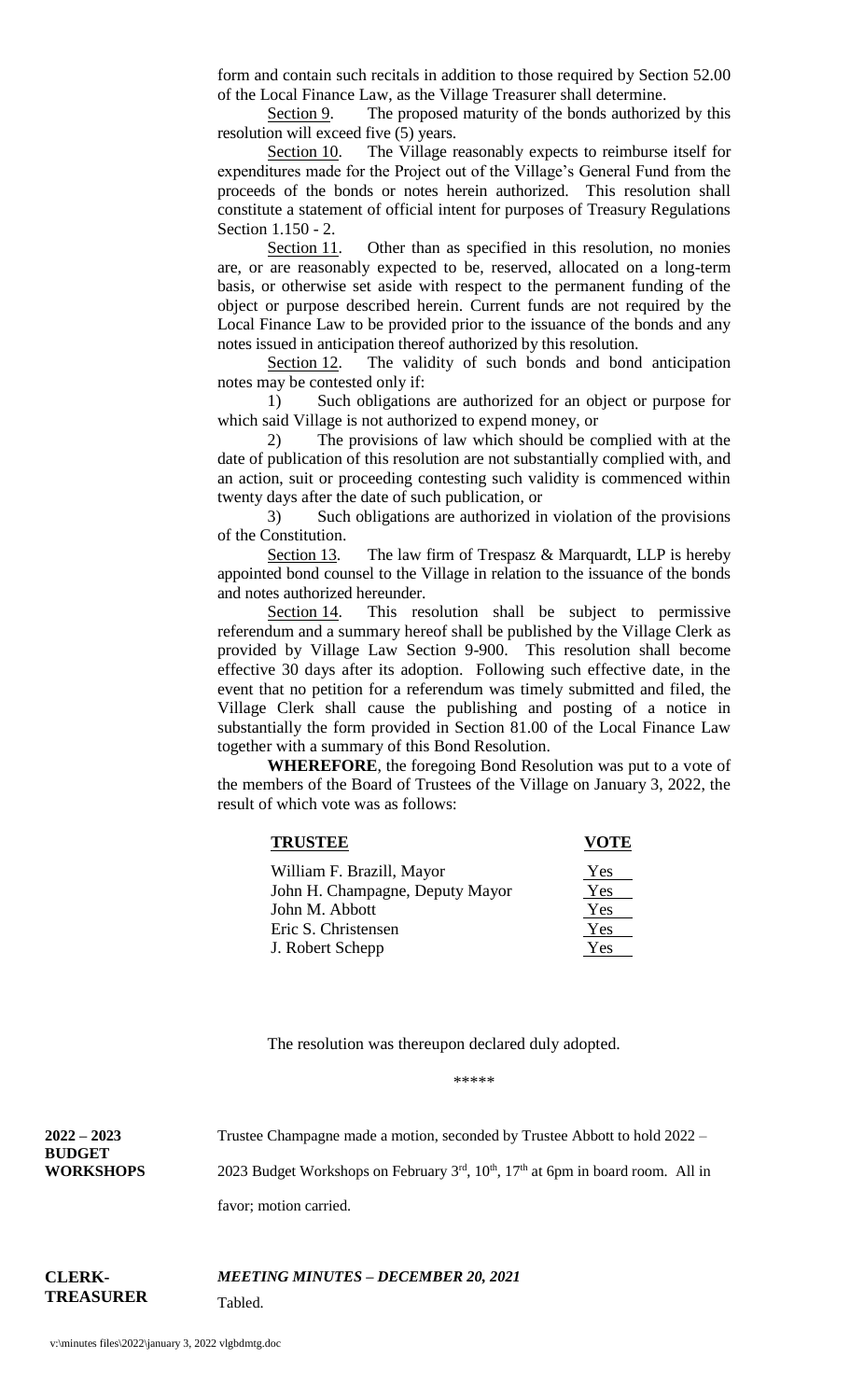# **ELECTION** *MARCH 15, 2022* Trustee Christensen made a motion, seconded by Trustee Schepp to adopt

resolution identifying Municipal Building, Board Room, 240 N. Main Street, Minoa NY as the pooling place for march 15, 2022 General Election and hours and polls to be open 12:00 noon until 9:00pm. All in favor; motion carried.

## **COMMUNITY DEVELOPMENT**

Trustee Abbott made a motion, seconded by trustee Schepp authorizing Mayor to execute \$38,000.00 Community Development Contract #17121 with Onondaga County for Sidewalk Replacement Phase V (Elm Street). All in favor; motion carried.

#### **FIRE**  *RESIGNATION – DAVID GIOCONDO & SKYLAR POULETTE*

**DEPARTMENT**

Trustee Christensen made a motion, seconded by Trustee Champagne to approve resignation of David Giocondo and Skyler Poulette effective immediately. All in favor; motion carried.

## **TRAINING REQUEST – EMPIRE SAFETY**

Trustee Champagne made a motion, seconded by Trustee Schepp to approve Empire Safety to provide Hazmat, Workplace Violence, Harassment & Discrimination, January 31, 2022, 9am – 7pm, \$800.00. All in favor; motion carried. All in favor; motion carried.

### **PUBLIC HEARING LL #1 FOR 2022** *LL #1 FOR 2022 – CHAPTER 42 ENTITLED "ANIMALS" TO AMEND REGULATIONS AND RESTRICTIONS ON KEEPING OF ANIMALS WITHIN THE VILLAGE*

Trustee Champagne made a motion, seconded by Trustee Christensen to waive the reading of legal notice and open the public hearing. All in favor; motion carried.

Mayor Brazill opened the public hearing at 6:39pm

Mayor Brazill opened hearing to public comment:

Jeremiah Butchko, 240 S. Main Street stated he is in favor of the local law however the property size excludes his property from having chickens along with almost 75% of village parcels.

Attorney Hills stated the lot size limitation is ¼ acre.

Trustee Champagne stated he has spoken with a lot of residents not in favor of chickens in the village, country setting is more appropriate and feels because of the smell/odor chickens can bring it is a quality of life issue.

Trustee Christensen agreed with Trustee Champagne regarding the smell issue this brings.

Jim Landry, Asst. DPW Superintendent asked if other neighboring villages have that issue.

Trustee Schepp stated he feels this local law is a good thing, benefits outweigh